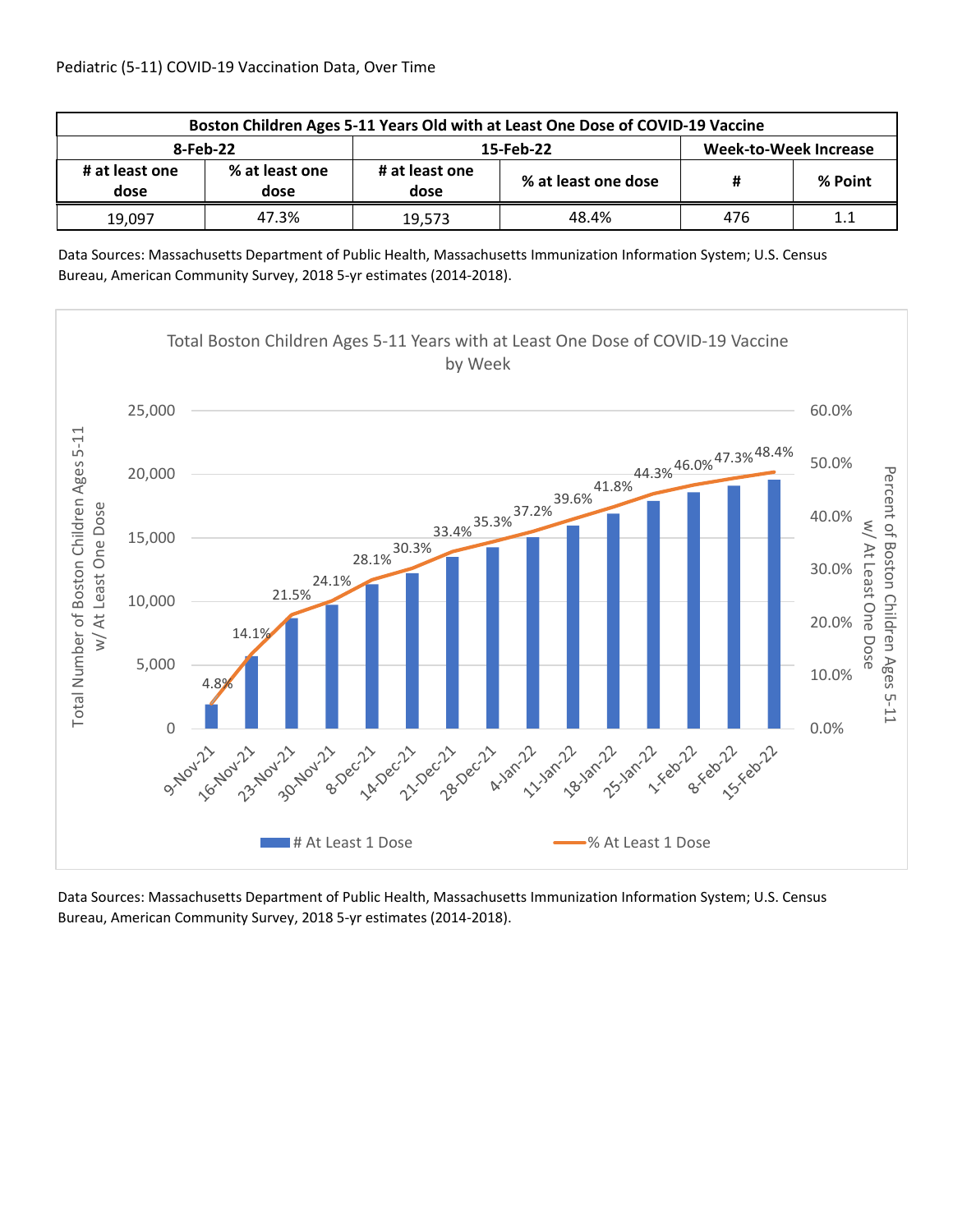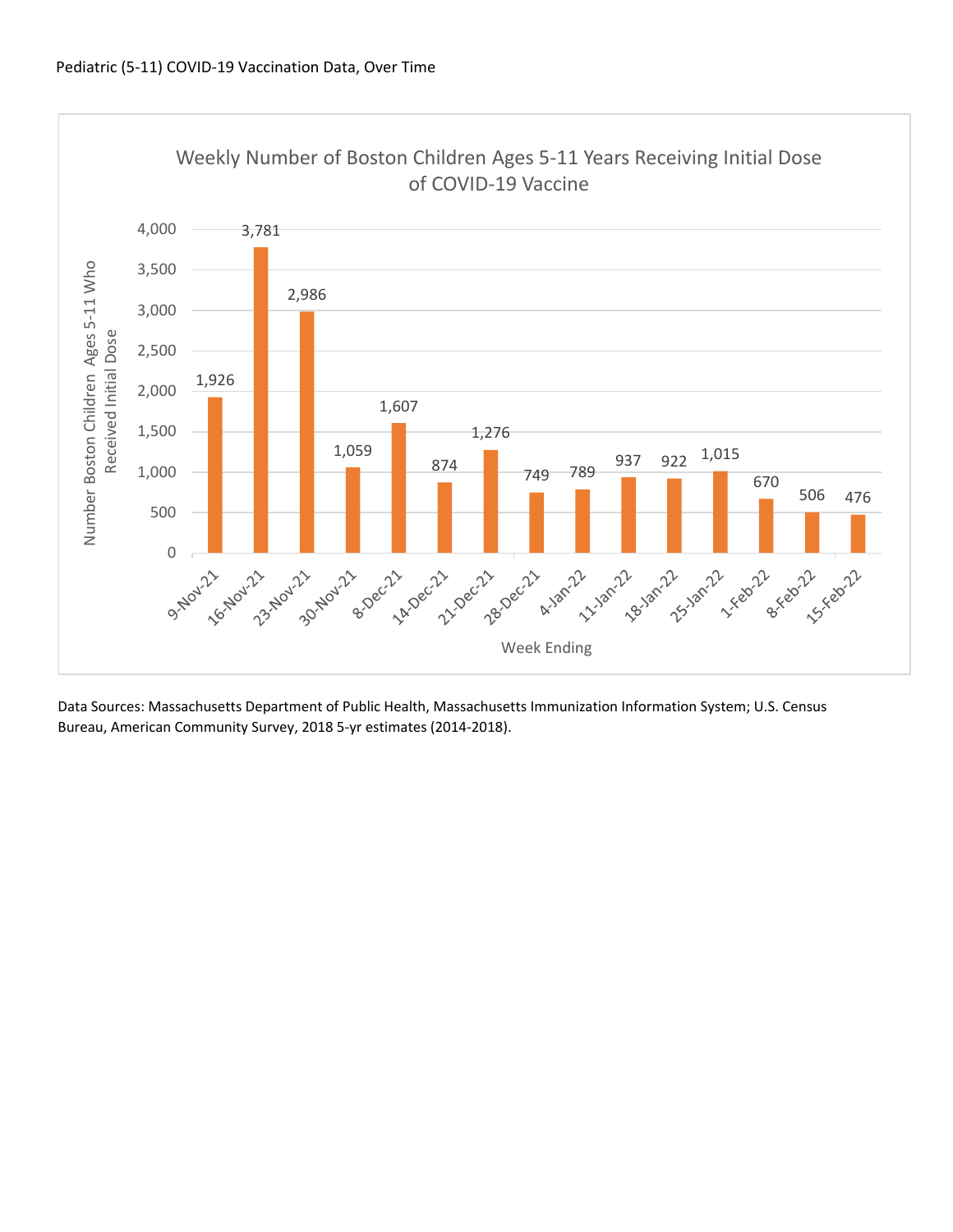| Boston Children Ages 5-11 Years Old who are Fully Vaccinated for the COVID-19 Vaccine |       |                       |                              |     |         |  |
|---------------------------------------------------------------------------------------|-------|-----------------------|------------------------------|-----|---------|--|
| 8-Feb-22                                                                              |       | 15-Feb-22             | <b>Week-to-Week Increase</b> |     |         |  |
| % Fully<br># Fully Vaccinated<br>Vaccinated                                           |       | # Fully<br>Vaccinated | % Fully<br>Vaccinated        | #   | % Point |  |
| 14.260                                                                                | 35.3% | 15,166                | 37.5%                        | 906 | 2.2     |  |

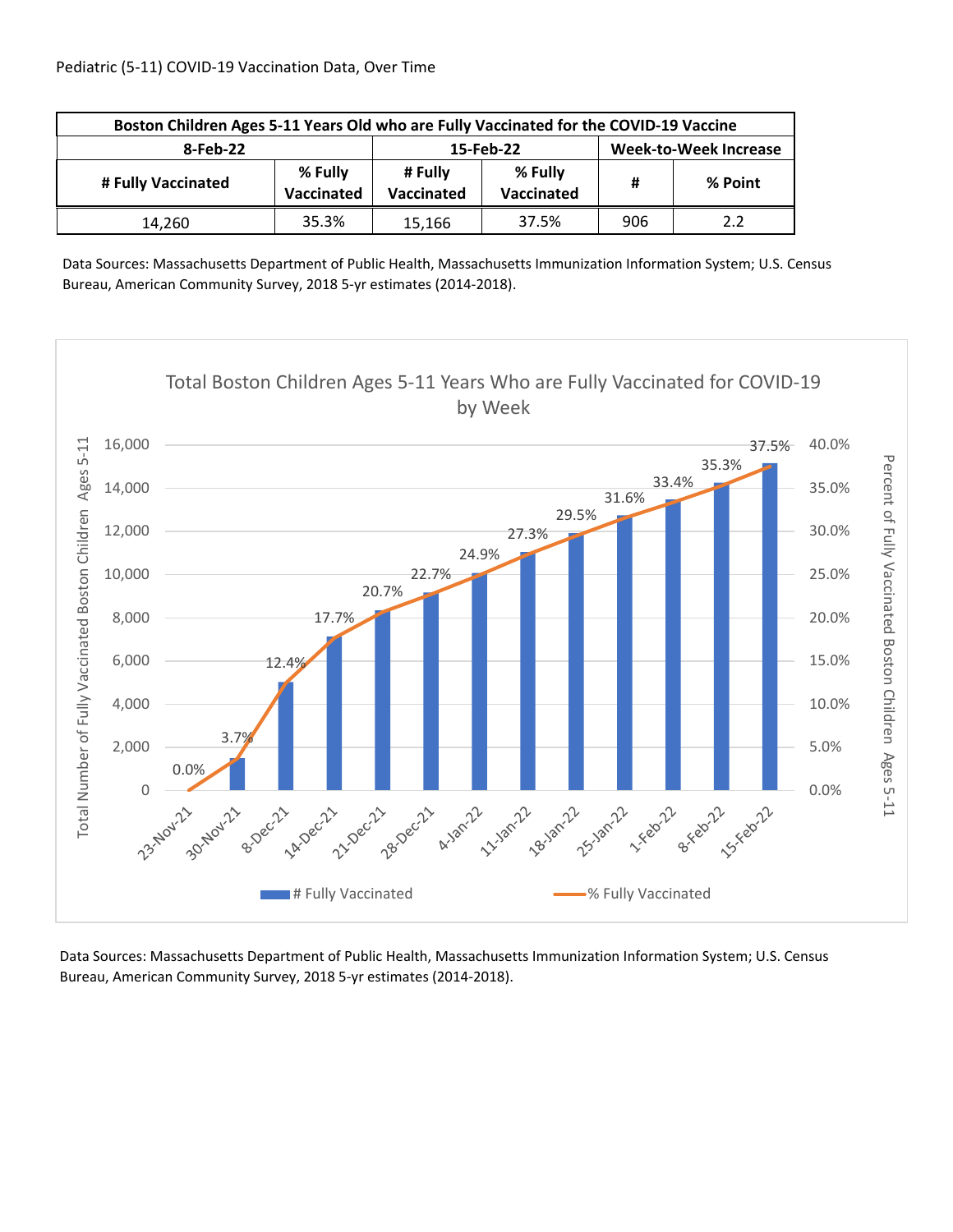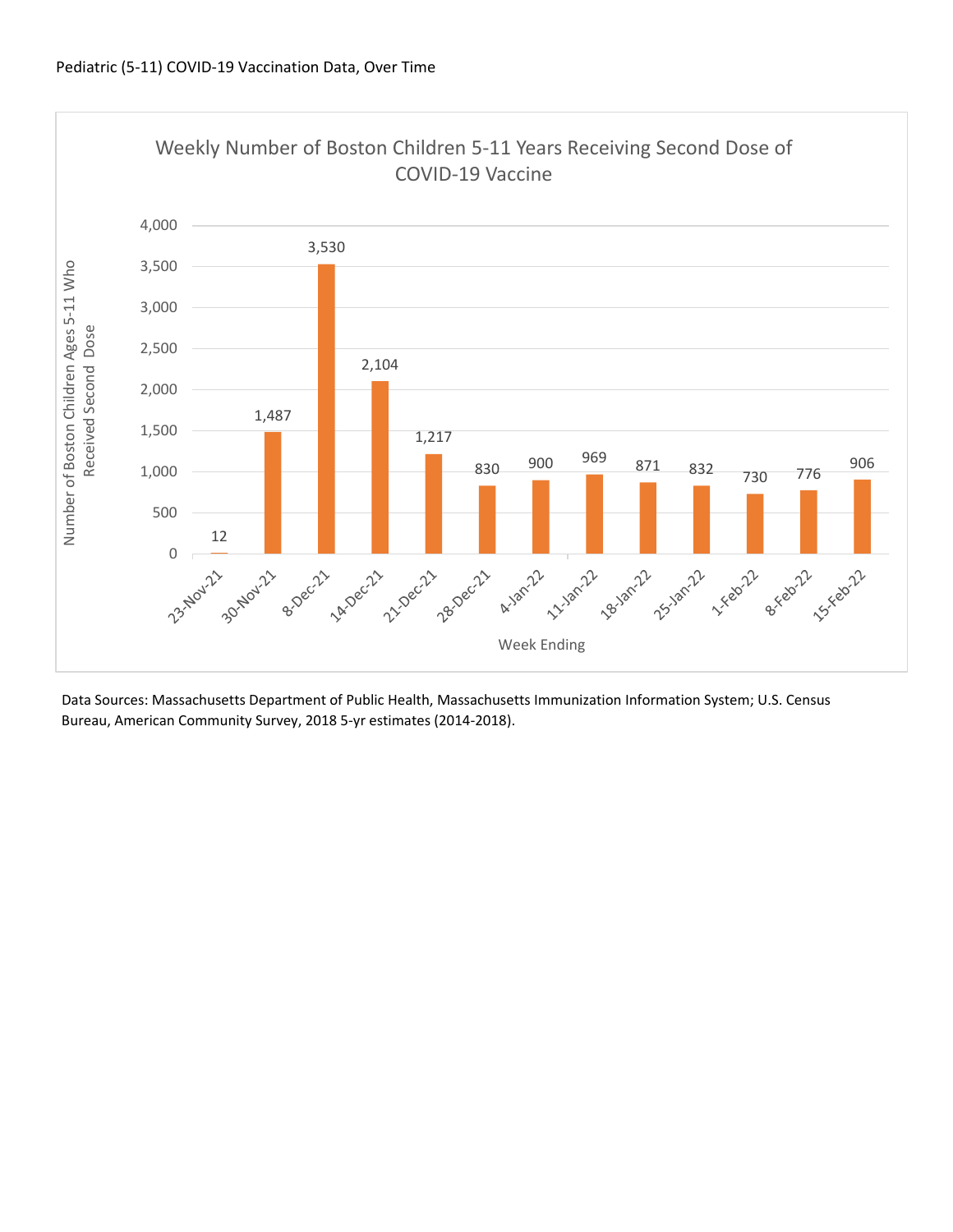

\* Total number of Boston children with at least one dose (5‐11 years old) is 19,573 as of 2/15/2022; population‐based percentages for children of other racial/ethnic groups (n=2,838) are not included in this chart due to unavailable comparable population data.

Asian/PI = Asian, Native Hawaiian, and Pacific Islander.

NOTE: Population estimates for the specified age group of children ages 5‐11 are not available by race/ethnicity. Therefore, the population size of children ages 5‐11 in each racial/ethnic group was approximated as follows: population estimate of children ages 5‐10 + 40% of the population estimate of children ages 10‐14.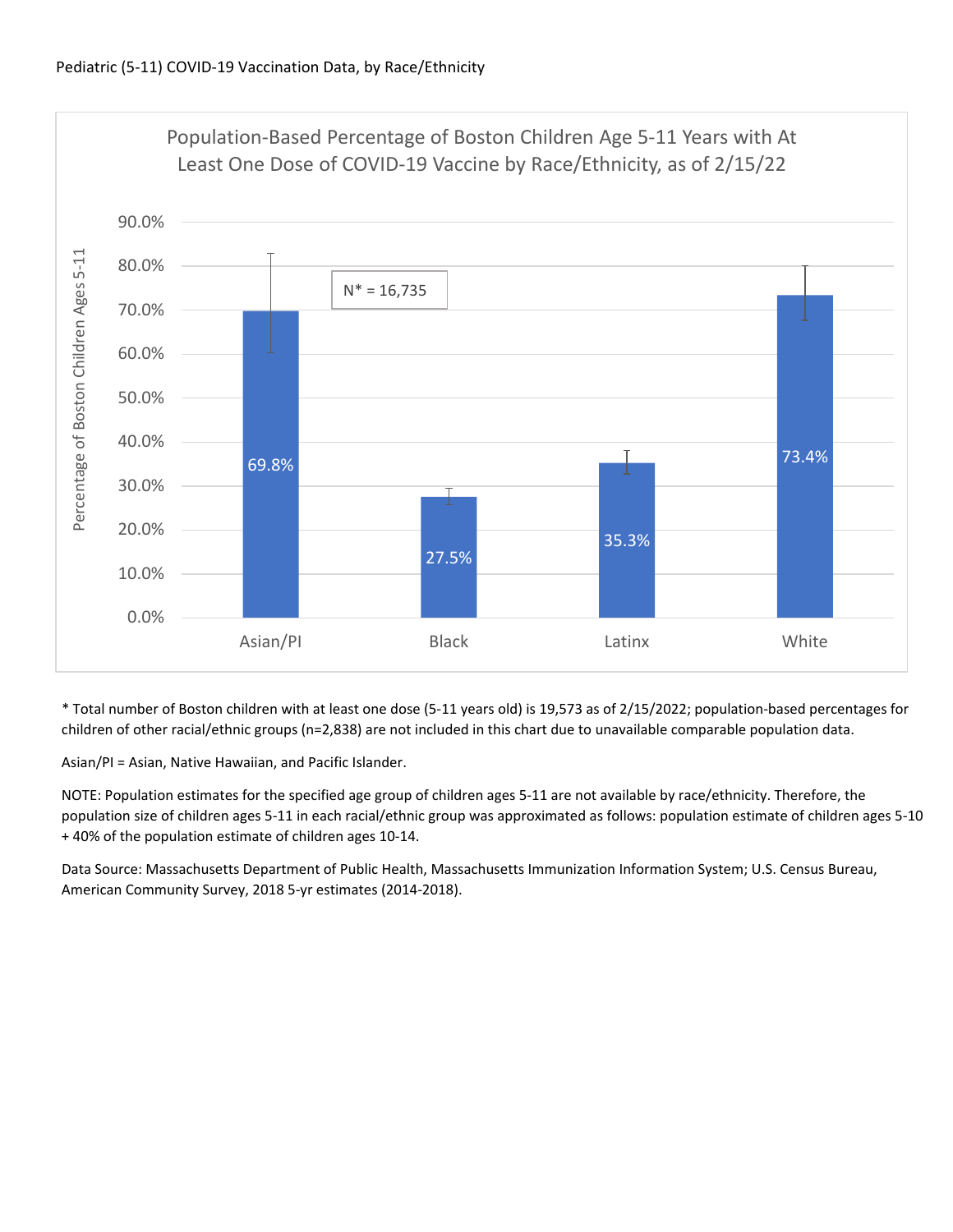

\* Total number of Boston children who are fully vaccinated (5‐11 years old) is 15,166 as of 2/15/2022; population‐based percentages for children of other racial/ethnic groups (n=2,072) are not included in this chart due to unavailable comparable population data.

Asian/PI = Asian, Native Hawaiian, and Pacific Islander.

NOTE: Population estimates for the specified age group of children ages 5‐11 are not available by race/ethnicity. Therefore, the population size of children ages 5‐11 in each racial/ethnic group was approximated as follows: population estimate of children ages 5‐10 + 40% of the population estimate of children ages 10‐14.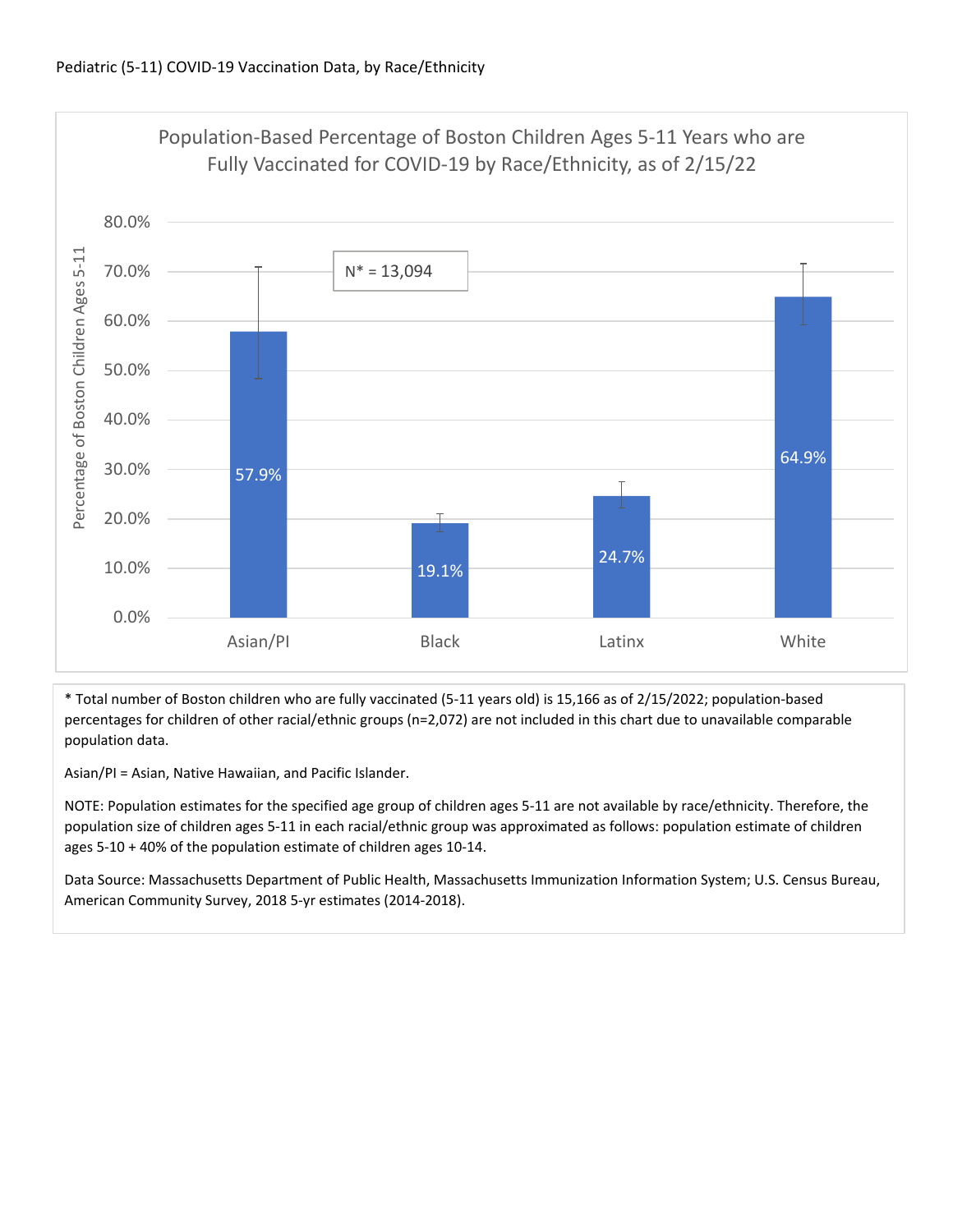| Boston Children Ages 5-11 Years with At Least One Dose of COVID-19 Vaccine by ZIP, as of 2/15/22 |            |            |                 |            |            |            |  |
|--------------------------------------------------------------------------------------------------|------------|------------|-----------------|------------|------------|------------|--|
|                                                                                                  | <b>ZIP</b> | Pop        | At Least 1 Dose |            |            |            |  |
| Neighborhood                                                                                     |            |            | Count           | % Estimate | 95% CI (L) | 95% CI (U) |  |
| BB/BH/DT/NE/WE                                                                                   | 02108      | $**$       | 110             | **         | $**$       | $**$       |  |
| BB/BH/DT/NE/WE                                                                                   | 02109      | $\ast\ast$ | 93              | $***$      | $***$      | $***$      |  |
| BB/BH/DT/NE/WE                                                                                   | 02110      | $***$      | 46              | $***$      | $***$      | $***$      |  |
| South End                                                                                        | 02111      | 424        | 345             | 81.4%      | 57.9%      | 100.0%     |  |
| BB/BH/DT/NE/WE                                                                                   | 02113      | 159        | 67              | 42.1%      | 29.8%      | 71.8%      |  |
| BB/BH/DT/NE/WE                                                                                   | 02114      | 341        | 276             | 80.9%      | 52.9%      | 100.0%     |  |
| Fenway                                                                                           | 02115      | 707        | 272             | 38.5%      | 28.2%      | 60.4%      |  |
| BB/BH/DT/NE/WE                                                                                   | 02116      | 502        | 533             | 99.9%      | 80.9%      | 100.0%     |  |
| South End                                                                                        | 02118      | 1,573      | 788             | 50.1%      | 40.2%      | 66.4%      |  |
| Roxbury                                                                                          | 02119      | 2,550      | 1,014           | 39.8%      | 33.8%      | 48.2%      |  |
| Roxbury                                                                                          | 02120      | 762        | 268             | 35.2%      | 27.2%      | 49.6%      |  |
| Dorchester 21-25                                                                                 | 02121      | 3,563      | 997             | 28.0%      | 24.6%      | 32.5%      |  |
| Dorchester 22-24                                                                                 | 02122      | 1792       | 827             | 46.1%      | 37.7%      | 59.4%      |  |
| Dorchester 22-24                                                                                 | 02124      | 4778       | 1,719           | 36.0%      | 31.6%      | 41.7%      |  |
| Dorchester 21-25                                                                                 | 02125      | 2192       | 959             | 43.8%      | 37.3%      | 52.9%      |  |
| Mattapan                                                                                         | 02126      | 2591       | 750             | 28.9%      | 24.5%      | 35.4%      |  |
| South Boston                                                                                     | 02127      | 1543       | 759             | 49.2%      | 41.9%      | 59.5%      |  |
| East Boston                                                                                      | 02128      | 3815       | 1,899           | 49.8%      | 44.3%      | 56.8%      |  |
| Charlestown                                                                                      | 02129      | 1265       | 933             | 73.8%      | 60.5%      | 94.5%      |  |
| Jamaica Plain                                                                                    | 02130      | 1848       | 1,487           | 80.5%      | 68.8%      | 96.9%      |  |
| Roslindale                                                                                       | 02131      | 2742       | 1,464           | 53.4%      | 46.2%      | 63.1%      |  |
| <b>West Roxbury</b>                                                                              | 02132      | 1519       | 1,230           | 81.0%      | 67.2%      | 100.0%     |  |
| Allston/Brighton                                                                                 | 02134      | 541        | 300             | 55.5%      | 39.2%      | 94.9%      |  |
| Allston/Brighton                                                                                 | 02135      | 1367       | 905             | 66.2%      | 54.0%      | 85.5%      |  |
| <b>Hyde Park</b>                                                                                 | 02136      | 3153       | 1,326           | 42.1%      | 36.0%      | 50.6%      |  |
| Allston/Brighton                                                                                 | 02163      | $***$      | $\ast$          | $**$       | $**$       | $***$      |  |
| BB/BH/DT/NE/WE                                                                                   | 02199      | $***$      | $\ast$          | $**$       | $***$      | $***$      |  |
| South Boston                                                                                     | 02210      | $\ast\ast$ | 67              | $***$      | $***$      | $***$      |  |
| Fenway                                                                                           | 02215      | $\ast\ast$ | 99              | $***$      | $***$      | $***$      |  |

BB/BH/DT/NE/WE = Back Bay/Beacon Hill/Downtown/North End/West End.

\* Value has been suppressed because the dose records number in the specified ZIP code area is less than 30.

\*\* Suppressed due to unstable population denominator estimates.